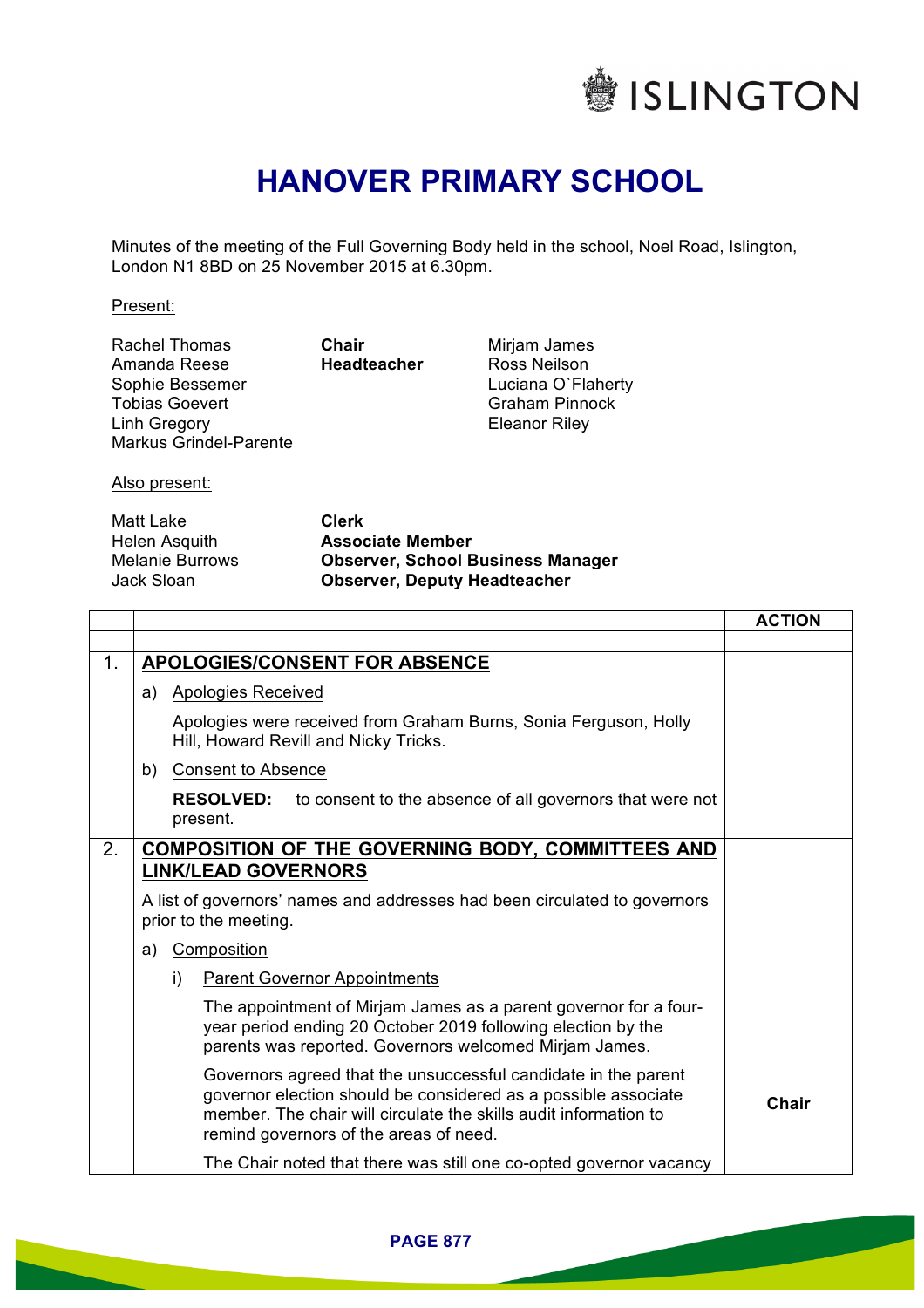|    |    |     | - the intention is to appoint Helen Asquith to this position in 2016.                                                                                                                                                                                                                                                |  |
|----|----|-----|----------------------------------------------------------------------------------------------------------------------------------------------------------------------------------------------------------------------------------------------------------------------------------------------------------------------|--|
|    | b) |     | <b>Conflicts of Interest</b>                                                                                                                                                                                                                                                                                         |  |
|    |    |     | Governors were reminded of the need to declare any change to their<br>interests since the last time that they completed an annual Register of<br>Interests Form. Governors were also reminded of their obligation to<br>declare conflicts of interest for any agenda items and to leave the<br>meeting for the item. |  |
| 3. |    |     | MINUTES AND MATTERS ARISING FROM THE MINUTES                                                                                                                                                                                                                                                                         |  |
|    |    |     | Minutes of the meeting held on 16 September 2015 had been circulated to<br>governors prior to the meeting.                                                                                                                                                                                                           |  |
|    | a) |     | Accuracy                                                                                                                                                                                                                                                                                                             |  |
|    |    |     | There were no amendments.                                                                                                                                                                                                                                                                                            |  |
|    |    |     | <b>RESOLVED:</b><br>that the minutes be signed as a true record.                                                                                                                                                                                                                                                     |  |
|    | b) |     | <b>Matters arising</b>                                                                                                                                                                                                                                                                                               |  |
|    |    |     | The following items were raised:                                                                                                                                                                                                                                                                                     |  |
|    |    | i)  | Page 871, Item 4b)(i) – Governors' Visits                                                                                                                                                                                                                                                                            |  |
|    |    |     | It was reported that a date for the information session for governors<br>on the new assessment systems had been set.                                                                                                                                                                                                 |  |
|    |    | ii) | Page 872, Item 7 - Strategic Direction                                                                                                                                                                                                                                                                               |  |
|    |    |     | In relation to reporting on the quality of teaching, governors were<br>informed that a hard copy report with greater detail would be<br>provided to the Finance & Personnel Committee and only headline<br>information would be provided to governors at governing body<br>meetings.                                 |  |
|    |    |     | iii) Page 872-3, Item 7a – Vision for the School                                                                                                                                                                                                                                                                     |  |
|    |    |     | Governors were informed that the vision would be considered at the<br>School Community Committee and would then be shared to staff for<br>consideration.                                                                                                                                                             |  |
|    |    |     | iv) Page 874, Item 8b) - 2015 Schools HR Model Appraisal Policy                                                                                                                                                                                                                                                      |  |
|    |    |     | Governors noted that the policy had been considered by the<br>relevant committee and had been recommended for approval under<br>a later item on the agenda of the meeting.                                                                                                                                           |  |
|    |    |     | v) Page 875, Item 12a)(i) Headteacher Performance Management                                                                                                                                                                                                                                                         |  |
|    |    |     | Governors were informed that the Headteacher Performance<br>Management Panel would be meeting on 7 December 2015.                                                                                                                                                                                                    |  |
| 4. |    |     | <b>REPORT BACK FROM COMMITTEES</b>                                                                                                                                                                                                                                                                                   |  |
|    |    |     | Governors were reminded that each committee is required to produce<br>formal minutes for approval by the governing body.                                                                                                                                                                                             |  |
|    | a) |     | <b>Finance &amp; Personnel Committee</b>                                                                                                                                                                                                                                                                             |  |
|    |    |     | Minutes of the meeting held on 5 November 2015 was circulated to<br>governors prior to the meeting along with the latest quality of teaching<br>report.                                                                                                                                                              |  |
|    |    |     | Governors noted the decision to reduce the capital expenditure budget                                                                                                                                                                                                                                                |  |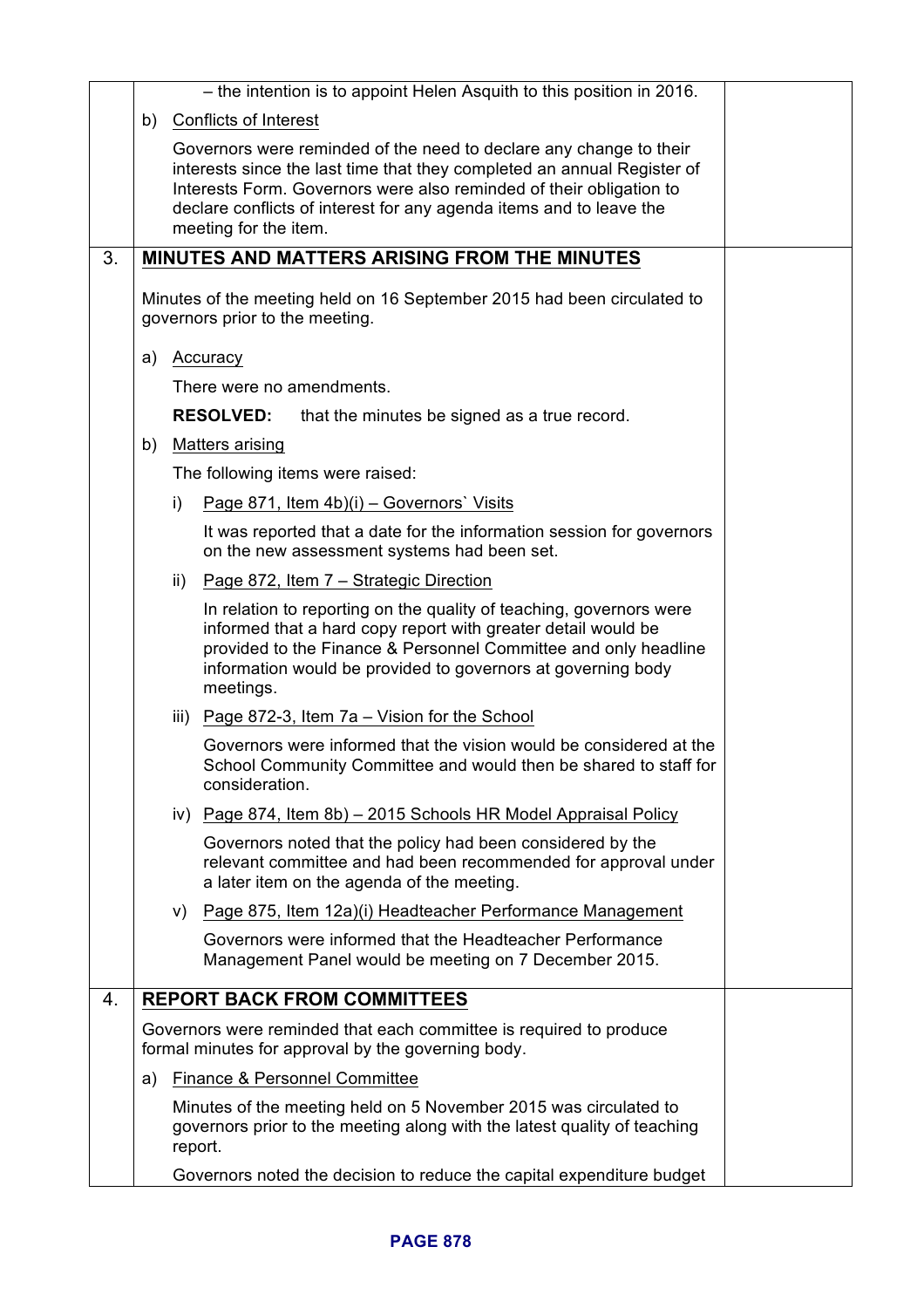|    |    | and the planned contribution to capital from revenue to zero because of<br>the deferral of planned capital spend items to the following year.                                                                                                                                                                                       |                                  |
|----|----|-------------------------------------------------------------------------------------------------------------------------------------------------------------------------------------------------------------------------------------------------------------------------------------------------------------------------------------|----------------------------------|
|    |    | A governor asked what the rationale was for deferring the purchase of<br>the tablets to the following year. The Headteacher informed governors<br>that the purchase had been deferred because the tablets were not yet<br>compatible with the required software.                                                                    |                                  |
|    |    | <b>RECEIVED</b>                                                                                                                                                                                                                                                                                                                     |                                  |
|    | b) | <b>Curriculum Committee</b>                                                                                                                                                                                                                                                                                                         |                                  |
|    |    | Minutes of the meeting held on 30 September 2015 had been circulated<br>to governors prior to the meeting.                                                                                                                                                                                                                          |                                  |
|    |    | Governors noted that an EYFS link governor was required and after<br>discussion,                                                                                                                                                                                                                                                    |                                  |
|    |    | <b>RESOLVED:</b><br>to appoint Mirjam James as the link governor for EYFS.                                                                                                                                                                                                                                                          |                                  |
|    |    | Governors were informed that the committee had requested that the<br>School Community Committee review the new homework tool with<br>parents at its next meeting.                                                                                                                                                                   | School<br>Community<br>Committee |
|    |    | <b>RECEIVED</b>                                                                                                                                                                                                                                                                                                                     |                                  |
|    | C) | <b>School Community Committee</b>                                                                                                                                                                                                                                                                                                   |                                  |
|    |    | Minutes of the meeting held on 2 October 2015 had been circulated to<br>governors prior to the meeting.                                                                                                                                                                                                                             |                                  |
|    |    | Governors noted that the committee's discussion at the meeting had<br>focused on behaviour and attendance and considered the need for<br>additional governors to join the committee. Governors agreed to appoint<br>Linh Gregory to the committee.                                                                                  |                                  |
|    |    | A governor asked whether there should be more representation from<br>the Foundation Stage at meetings of the committee and the<br>Headteacher agreed to encourage greater attendance from parents of<br>children in the Foundation Stage.                                                                                           | <b>Headteacher</b>               |
|    |    | <b>RECEIVED</b>                                                                                                                                                                                                                                                                                                                     |                                  |
|    | d) | <b>Premises Committee</b>                                                                                                                                                                                                                                                                                                           |                                  |
|    |    | Minutes of the meeting held on 16 October 2015 had been circulated to<br>governors by e-mail prior to the meeting.                                                                                                                                                                                                                  |                                  |
|    |    | Governors were informed that the committee was looking to develop a<br>formal work plan incorporating regular reviews of the school premises<br>and that agreed priorities are being acted upon.                                                                                                                                    |                                  |
|    |    | <b>RESOLVED:</b><br>that the committee minutes as presented be approved.                                                                                                                                                                                                                                                            |                                  |
|    |    | The Chair informed governors that Sophie Bessemer would be compiling a<br>review of governor activity throughout the year including items reviewed at<br>committee level which can then be used in part to provide information to the<br>wider school community on the work of the governing body through the<br>school newsletter. |                                  |
| 5. |    | <b>HEADTEACHER'S REPORT</b>                                                                                                                                                                                                                                                                                                         |                                  |
|    |    | A copy of the latest report to the governing body by the Headteacher had<br>been circulated to all governors prior to the meeting.                                                                                                                                                                                                  |                                  |
|    | a) | Staffing                                                                                                                                                                                                                                                                                                                            |                                  |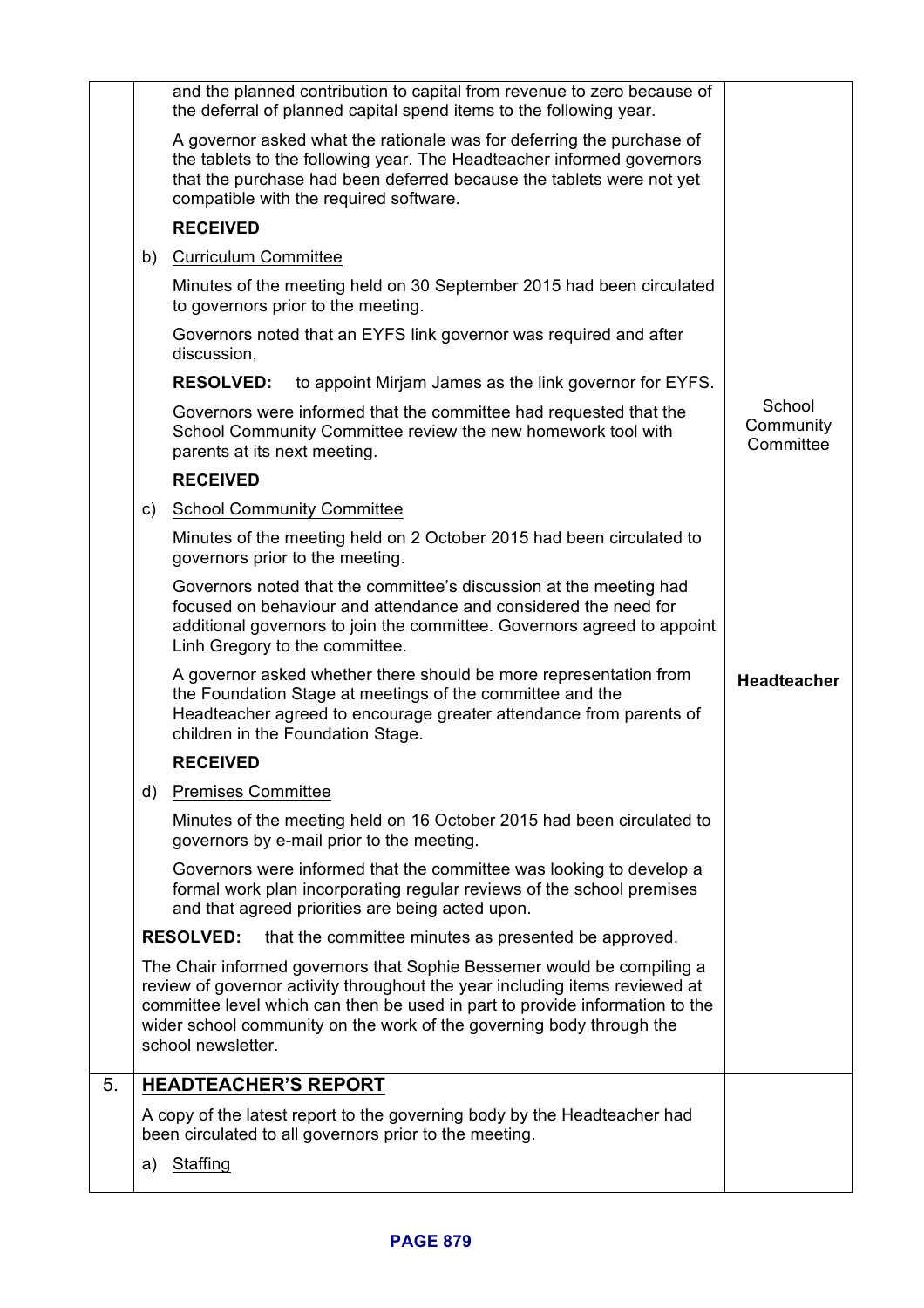|    |    | The Headteacher reported that a new part-time reception teacher had<br>been appointed and that the music teacher would be leaving the school<br>at the end of the autumn term with parents to be informed of this in the<br>next school newsletter. The Headteacher informed governors that the<br>school is considering the possibility of filling the music teacher position<br>through the appointment of agency staff although the quality of potential<br>applicants identified through this route to date has been disappointing.<br>A governor asked whether it would be possible to share a music<br>teacher with another school. The Headteacher noted that this was a |                                                       |
|----|----|---------------------------------------------------------------------------------------------------------------------------------------------------------------------------------------------------------------------------------------------------------------------------------------------------------------------------------------------------------------------------------------------------------------------------------------------------------------------------------------------------------------------------------------------------------------------------------------------------------------------------------------------------------------------------------|-------------------------------------------------------|
|    |    | possibility but that schools are frequently seeking such staff to work<br>through the same times during the school week including providing PPA<br>cover. The Headteacher informed governors that she was confident that<br>a new music teacher would be in post for January 2016 with the new<br>staff member also being responsible for managing the administration of<br>individual student tuition and supporting the school choir.                                                                                                                                                                                                                                         |                                                       |
|    | b) | <b>Parent Survey</b>                                                                                                                                                                                                                                                                                                                                                                                                                                                                                                                                                                                                                                                            |                                                       |
|    |    | Governors were provided with the collated results of the recently<br>conducted parent survey at the meeting. A governor asked whether the<br>results of previous parent surveys are available for comparison. The<br>Headteacher informed governors that the last survey of parents<br>undertaken had been through the information collated through Parent<br>View at the time of the last Ofsted inspection of the school.                                                                                                                                                                                                                                                     |                                                       |
|    |    | Governors noted that the response rate to the survey was 28% and that<br>the content will be reviewed in detail by the School community<br>Committee with the aim of increasing the proportion of parents<br>participating in future surveys. Governors proposed that a parent survey<br>be conducted on a regular annual basis with consistent questions to<br>allow for comparison over time and the Headteacher reminded<br>governors that the school survey contains more questions than the<br>Parent View survey.                                                                                                                                                         | <b>School</b><br><b>Community</b><br><b>Committee</b> |
|    |    | The Deputy Headteacher informed governors were informed that there<br>had been a positive response since the start of the current academic<br>year from parents in relation to the inclusivity and approachability of<br>staff and the standard of behaviour in corridors.                                                                                                                                                                                                                                                                                                                                                                                                      |                                                       |
|    |    | <b>RECEIVED</b>                                                                                                                                                                                                                                                                                                                                                                                                                                                                                                                                                                                                                                                                 |                                                       |
| 6. |    | <b>STRATEGIC DIRECTION</b>                                                                                                                                                                                                                                                                                                                                                                                                                                                                                                                                                                                                                                                      |                                                       |
|    | a) | <b>Strategic Priorities</b>                                                                                                                                                                                                                                                                                                                                                                                                                                                                                                                                                                                                                                                     |                                                       |
|    |    | The draft strategic priorities prepared after the last governing body<br>meeting and the meeting of the chairs of committees were circulated to<br>governors prior to the meeting.                                                                                                                                                                                                                                                                                                                                                                                                                                                                                              |                                                       |
|    |    | After discussion,                                                                                                                                                                                                                                                                                                                                                                                                                                                                                                                                                                                                                                                               |                                                       |
|    |    | <b>RESOLVED:</b><br>to agree the strategic priorities as presented.                                                                                                                                                                                                                                                                                                                                                                                                                                                                                                                                                                                                             |                                                       |
|    |    | Governors were informed that the vision would be considered at the<br>School Community Committee and would then be provided to staff for<br>consideration. The vision would then be brought to the Spring 2016<br>governing body meeting for approval.                                                                                                                                                                                                                                                                                                                                                                                                                          |                                                       |
|    | b) | School Improvement Plans (SIPs)                                                                                                                                                                                                                                                                                                                                                                                                                                                                                                                                                                                                                                                 |                                                       |
|    |    |                                                                                                                                                                                                                                                                                                                                                                                                                                                                                                                                                                                                                                                                                 |                                                       |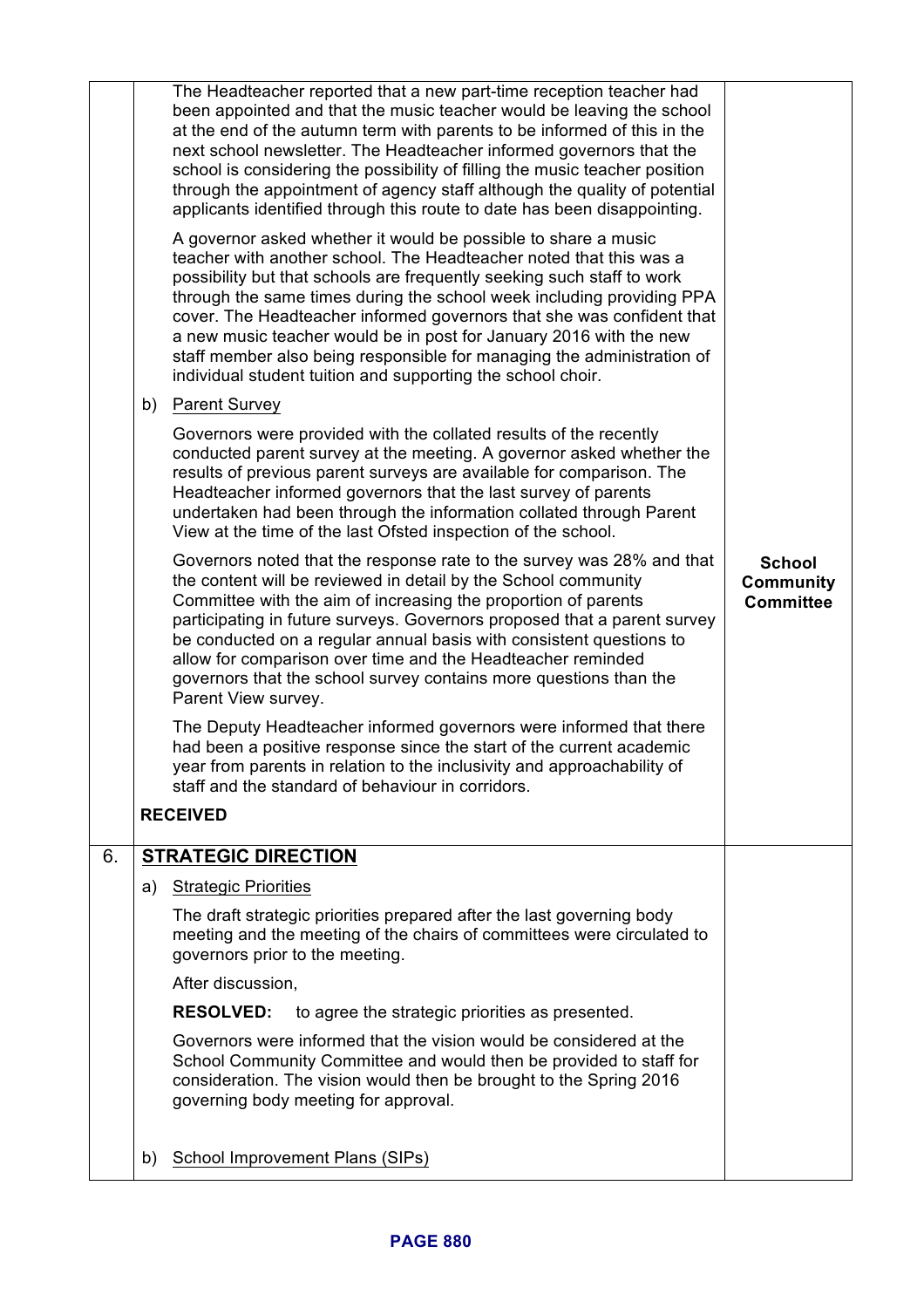|                | The SIP sections relevant to the strategic priorities were circulated to                                                                                                                                                                                                                                                                                                                                                                                                                                                                                                                                                                                                                                                                                                                                                                         |                                   |
|----------------|--------------------------------------------------------------------------------------------------------------------------------------------------------------------------------------------------------------------------------------------------------------------------------------------------------------------------------------------------------------------------------------------------------------------------------------------------------------------------------------------------------------------------------------------------------------------------------------------------------------------------------------------------------------------------------------------------------------------------------------------------------------------------------------------------------------------------------------------------|-----------------------------------|
|                | governors prior to the meeting.<br>Governors agreed that curriculum related SIP sections will be reviewed<br>at the next meeting of the Curriculum Committee. Governors noted that<br>the Curriculum Committee will review in-year pupil progress data later in<br>the school year allowing time for new assessment tracking systems to<br>be more fully embedded across the school.                                                                                                                                                                                                                                                                                                                                                                                                                                                             | Curriculum<br>committee<br>School |
|                | Governors agreed that the Behaviour and Attendance SIP sections<br>would be considered by the School Community Committee.                                                                                                                                                                                                                                                                                                                                                                                                                                                                                                                                                                                                                                                                                                                        | Community<br>Committee            |
|                | The Chair reminded committee chairs to ensure that relevant sections<br>from the strategic priorities are included in each committee annual<br>plans, that responsibilities held by committees and link governors are<br>being progressed and that all papers from committee meetings are<br>uploaded to GovernorHub.                                                                                                                                                                                                                                                                                                                                                                                                                                                                                                                            |                                   |
|                | <b>RECEIVED</b>                                                                                                                                                                                                                                                                                                                                                                                                                                                                                                                                                                                                                                                                                                                                                                                                                                  |                                   |
| 7 <sub>1</sub> | BRIEFING ON NEW ASSESSMENT AND TRACKING SYSTEM                                                                                                                                                                                                                                                                                                                                                                                                                                                                                                                                                                                                                                                                                                                                                                                                   |                                   |
|                | The Deputy Headteacher (DHT) provided governors with a presentation on<br>the new assessment and tracking system. Slides were circulated to<br>governors prior to the meeting.                                                                                                                                                                                                                                                                                                                                                                                                                                                                                                                                                                                                                                                                   |                                   |
|                | The DHT explained that following the abolition of levels and APS there was<br>a new assessment and tracking system that focused on age related<br>expectations. The target for children under the new system is for them to be<br>secure in their age level expectations by the end of each year. KS1 and<br>KS2 SATS tests will remain but there will no longer be any attainment<br>benchmarks in place whilst the tests to be used will be similar albeit with an<br>expectation of achieving higher levels of subject knowledge. Governors<br>were also informed that an additional spelling and grammar (SPAG)<br>assessment is to be introduced in KS1. The DHT explained the individual<br>detailed tracking of pupil progress that is now in place throughout the school<br>and provided governors with an example pupil summary report. |                                   |
|                | The DHT explained to governors the need to ensure judgments made by<br>teachers are consistent across the school and across other schools. To<br>achieve this goal, the school will be monitoring the judgments of teachers<br>within the school including reviewing the evidence used to support the<br>judgments. This quality assurance process would be incorporated into the<br>annual teacher performance assessment cycle with moderation of<br>assessments taking place both in school through individual peer moderation<br>and more broadly through schools in the Futurezone partnership. The DHT<br>commented that the moderation work with the FutureZone schools is<br>providing greater confidence that teaching staff are making robust<br>judgments on expectations and pupil progress.                                         |                                   |
|                | The DHT explained that pupil progress meetings to review children<br>individually would be conducted half-termly with the second meeting<br>focusing on individual children including a range across disadvantaged and<br>more able children and those with additional concerns. Governors were<br>informed that the Target Tracker system now in place provides the<br>opportunity for all teaching staff to view pupil data entered by all staff. A<br>governor asked whether Teaching Assistants (TAs) would have access to<br>the data held on Target Tracker and in response the DHT advised<br>governors that as they are not expected to make data judgements<br>themselves they will not have access to this but will continue to play an<br>important role in providing detailed information to teachers to support the                 |                                   |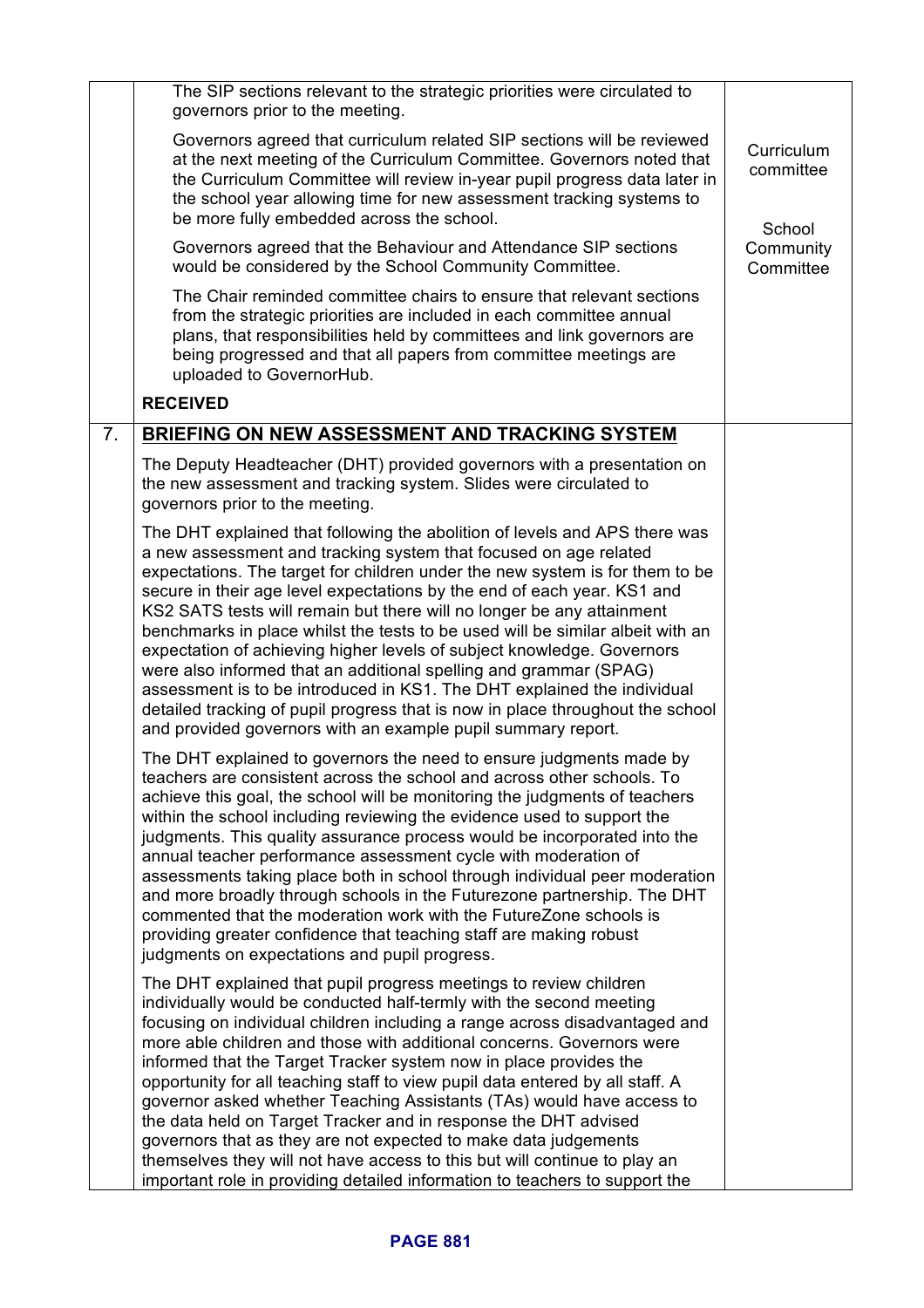|    |    | judgements. In addition, the Headteacher reminded governors that all TAs<br>have weekly meetings with teachers to review pupil progress and to carry<br>out planning.                                                                                                                                                                                                                                                                                                                                                                                                                                                                                                                                                                                                                                                   |  |
|----|----|-------------------------------------------------------------------------------------------------------------------------------------------------------------------------------------------------------------------------------------------------------------------------------------------------------------------------------------------------------------------------------------------------------------------------------------------------------------------------------------------------------------------------------------------------------------------------------------------------------------------------------------------------------------------------------------------------------------------------------------------------------------------------------------------------------------------------|--|
|    |    | A governor asked how the school would be reporting the data collated<br>through Target Tracker to the governing body for monitoring purposes.<br>Governors were informed that they would be provided with a summation of<br>the tracking data including detail of the proportion of children attaining at<br>age related expectations. The DHT advised governors that they would be<br>able to access Target Tracker data but noted that governors needed to be<br>mindful that children would be progressing through curriculum material in a<br>structured manner such that at any given point individual children's data<br>may indicate that they are below age related expectations in specific areas<br>not through a lack of understanding but because they have not yet been full<br>taught the specific topic. |  |
|    |    | Governors noted the potential going forward for governors of different<br>schools to meet to compare data produced from Target Tracker and how<br>this is being presented and interpreted at different schools with the<br>possibility of developing this through the Futurezone partnership.                                                                                                                                                                                                                                                                                                                                                                                                                                                                                                                           |  |
|    |    | The DHT explained to governors that the new national curriculum guidelines<br>contain a focus on 'mastery', by which is meant a focus on creating a depth<br>of knowledge in the subject or skills for more able children in any given year<br>group subject rather than merely moving children onto studying material<br>intended for older year groups.                                                                                                                                                                                                                                                                                                                                                                                                                                                               |  |
|    |    | Governors were reminded that it is not the role of the governing body to<br>monitor individual pupil progress when accessing Target Tracker data but<br>that understanding the process involved will be a useful aid to governors<br>and particularly the members of the Curriculum Committee.                                                                                                                                                                                                                                                                                                                                                                                                                                                                                                                          |  |
|    |    | A governor asked whether the collation and recording of data would have<br>an impact on teacher workloads. The DHT commented that there is no<br>requirement that teachers should access Target Tracker to enter data every<br>day but that the majority do so with the system generating detailed<br>information that is assisting teachers in conducting in-depth pupil progress<br>reviews.                                                                                                                                                                                                                                                                                                                                                                                                                          |  |
|    |    | <b>RECEIVED</b>                                                                                                                                                                                                                                                                                                                                                                                                                                                                                                                                                                                                                                                                                                                                                                                                         |  |
| 8. |    | <b>POLICY REVIEW</b>                                                                                                                                                                                                                                                                                                                                                                                                                                                                                                                                                                                                                                                                                                                                                                                                    |  |
|    | a) | Code of Conduct for Governors                                                                                                                                                                                                                                                                                                                                                                                                                                                                                                                                                                                                                                                                                                                                                                                           |  |
|    |    | A proposed code of conduct based on the NGA model code of conduct<br>had been circulated to governors prior to the meeting.                                                                                                                                                                                                                                                                                                                                                                                                                                                                                                                                                                                                                                                                                             |  |
|    |    | <b>RESOLVED:</b><br>to approve and adopt the proposed code of conduct.                                                                                                                                                                                                                                                                                                                                                                                                                                                                                                                                                                                                                                                                                                                                                  |  |
|    | b) | Hanover Pay Policy                                                                                                                                                                                                                                                                                                                                                                                                                                                                                                                                                                                                                                                                                                                                                                                                      |  |
|    |    | The proposed policy had been circulated to governors prior to the<br>meeting. Governors were informed that the Finance & Personnel<br>Committee had reviewed the proposed policy at its November meeting<br>and recommended its approval.                                                                                                                                                                                                                                                                                                                                                                                                                                                                                                                                                                               |  |
|    |    | <b>RESOLVED:</b><br>to approve and adopt the proposed policy.                                                                                                                                                                                                                                                                                                                                                                                                                                                                                                                                                                                                                                                                                                                                                           |  |
|    | c) | <b>Attendance Policy</b>                                                                                                                                                                                                                                                                                                                                                                                                                                                                                                                                                                                                                                                                                                                                                                                                |  |
|    |    | The proposed policy had been circulated to governors prior to the<br>meeting. Governors were informed that the School Community<br>Committee had reviewed the proposed policy at its October meeting                                                                                                                                                                                                                                                                                                                                                                                                                                                                                                                                                                                                                    |  |

## **PAGE 882**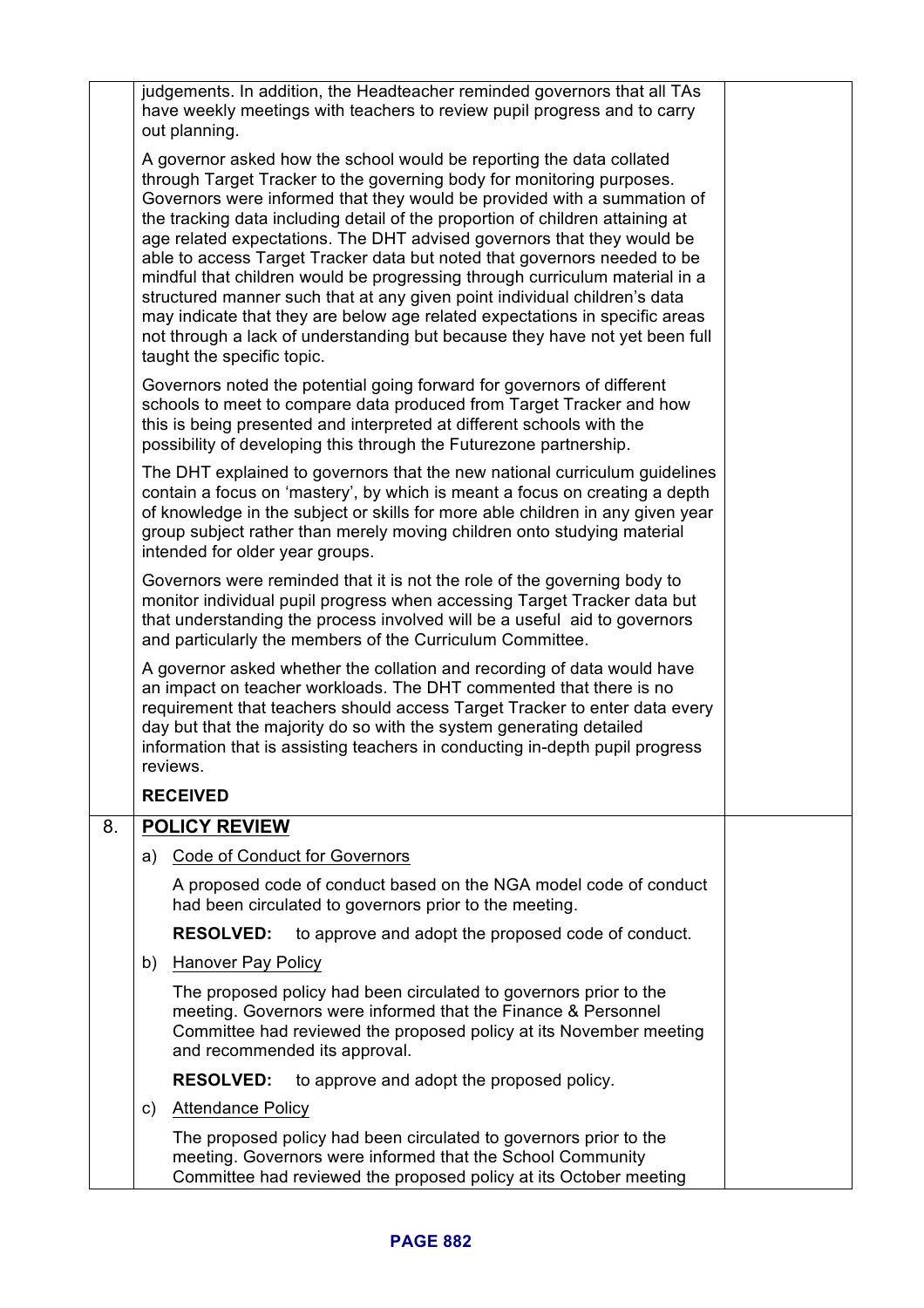|     |    | and recommended its approval.                                                                                                                                                                                                                             |                                                 |
|-----|----|-----------------------------------------------------------------------------------------------------------------------------------------------------------------------------------------------------------------------------------------------------------|-------------------------------------------------|
|     |    | <b>RESOLVED:</b><br>to approve and adopt the proposed policy.                                                                                                                                                                                             |                                                 |
|     | d) | <b>Information Policies</b>                                                                                                                                                                                                                               |                                                 |
|     |    | i)<br><b>Access to Information Policy</b>                                                                                                                                                                                                                 |                                                 |
|     |    | The proposed policy had been circulated to governors prior to the<br>meeting.                                                                                                                                                                             |                                                 |
|     |    | <b>RESOLVED:</b><br>to approve and adopt the proposed policy.                                                                                                                                                                                             |                                                 |
|     |    | Freedom of Information Publication Scheme<br>ii)                                                                                                                                                                                                          |                                                 |
|     |    | The proposed scheme had been circulated to governors prior to the<br>meeting.                                                                                                                                                                             |                                                 |
|     |    | <b>RESOLVED:</b><br>to approve and adopt the proposed scheme.                                                                                                                                                                                             |                                                 |
|     | e) | Managing Medical Conditions Policy - for approval                                                                                                                                                                                                         |                                                 |
|     |    | The proposed policy had been circulated to governors prior to the<br>meeting.                                                                                                                                                                             |                                                 |
|     |    | <b>RESOLVED:</b><br>to approve and adopt the proposed policy.                                                                                                                                                                                             |                                                 |
|     |    | Governors thanked Helen Asquith for her work on reviewing this policy.                                                                                                                                                                                    |                                                 |
|     |    | The school policy tracker had been circulated prior to the meeting and<br>governors were provided with an update in relation to the following policies:                                                                                                   |                                                 |
|     |    | Teacher Appraisal Policy – it was reported that the Finance and<br>Personnel Committee had approved a revised Teacher Appraisal<br>policy at its November meeting.                                                                                        | Spring 2016                                     |
|     |    | Behaviour Policy – it was reported that the policy had been reviewed<br>٠<br>by the School Community Committee and would be presented for<br>approval at the Spring 2016 governing body meeting.                                                          | <b>FGB Meeting</b>                              |
|     |    | Gifted and Talented – governors were informed that this would be<br>٠<br>reviewed by Markus Grindel-Parente and Nicky Tricks and included<br>in the Inclusion policy.                                                                                     | N Tricks / M<br><b>Grindel</b><br><b>School</b> |
|     |    | Extended Schools – it was noted that this policy had been sent to<br>$\bullet$                                                                                                                                                                            | <b>Comm Cttee</b>                               |
|     |    | the School Community Committee for approval.                                                                                                                                                                                                              | <b>SBM</b>                                      |
|     |    | Lettings – it was noted that this policy had been passed to the<br>$\bullet$<br>School Business Manager for review.                                                                                                                                       |                                                 |
|     |    | Sex & Relationships Education (SRE) – it was reported that this<br>٠<br>policy had been reviewed and that it would need to be confirmed<br>whether it had been considered by Curriculum Committee.                                                        | <b>Curriculum</b><br><b>Cttee</b>               |
| 9.  |    | <b>GOVERNORS' VISITS</b>                                                                                                                                                                                                                                  |                                                 |
|     |    | Visits relevant to committee work or responsibilities would be reported to<br>the relevant committee and received by the governing body through the<br>committee minutes. All visits would also be recorded in the activity list with<br>Sophie Bessemer. |                                                 |
|     |    | <b>RECEIVED</b>                                                                                                                                                                                                                                           |                                                 |
| 10. |    | <b>CHAIR'S REPORT</b>                                                                                                                                                                                                                                     |                                                 |
|     |    | The Chair informed governors that the school had received a copy of a<br>consultation on secondary school places which she would circulate to all                                                                                                         |                                                 |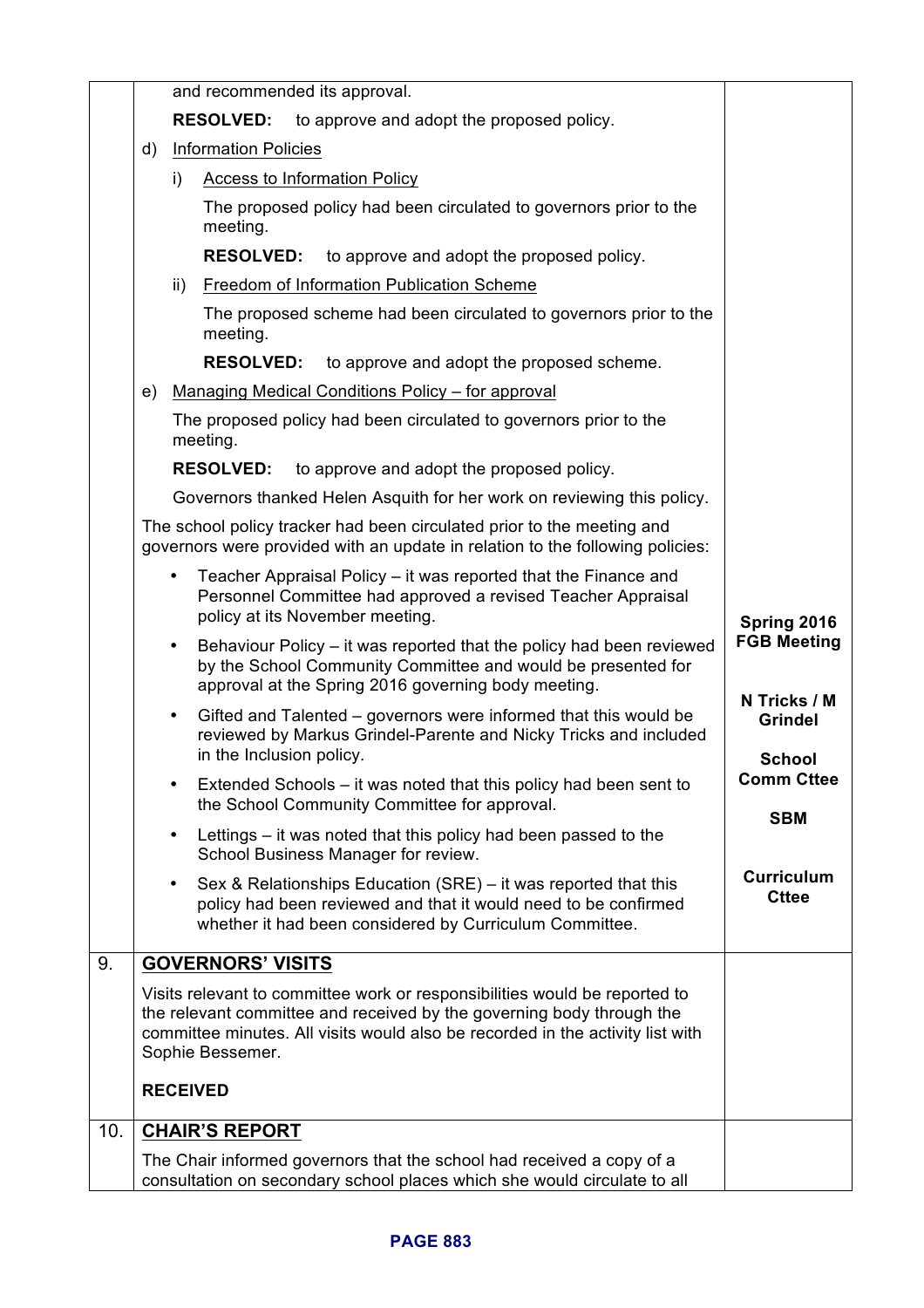|     | governors following the meeting.                                                                                                                                                                                                                               |  |  |
|-----|----------------------------------------------------------------------------------------------------------------------------------------------------------------------------------------------------------------------------------------------------------------|--|--|
|     | <b>RECEIVED</b>                                                                                                                                                                                                                                                |  |  |
| 11. | <b>GOVERNOR TRAINING AND DEVELOPMENT</b>                                                                                                                                                                                                                       |  |  |
|     | The following training was reported:                                                                                                                                                                                                                           |  |  |
|     | A number of governors attended the school's safeguarding training;                                                                                                                                                                                             |  |  |
|     | Sophie Bessemer attended the Governor induction course provided<br>through Islington Governor Services on 24 October 2015;                                                                                                                                     |  |  |
|     | Rachel Thomas attended the "Taking the Chair" course provided<br>$\bullet$<br>through Islington Governor Services on 15 November 2015; and                                                                                                                     |  |  |
|     | Rachel Thomas and a number of governors attended the Islington<br>$\bullet$<br>Governors' termly briefing held on 30 September 2015.                                                                                                                           |  |  |
|     | Governors were reminded to inform Sophie Bessemer of their attendance at<br>training to ensure that it was properly recorded.                                                                                                                                  |  |  |
|     | The Chair commented that discussions are developing around<br>strengthening relationships between governors of schools within the<br>FutureZone partnership including the possibility of holding sessions with<br>speakers invited to address specific topics. |  |  |
|     | Governors were reminded that the next Islington Governors' Briefing would<br>take place at 7.00pm on Wednesday 13th January 2016.                                                                                                                              |  |  |
|     | <b>RECEIVED</b>                                                                                                                                                                                                                                                |  |  |
| 12. | DATE OF FUTURE MEETINGS                                                                                                                                                                                                                                        |  |  |
|     | Governors noted the following agreed schedule of governing body meetings<br>for 2014/15:                                                                                                                                                                       |  |  |
|     | Wednesday 16 March 2016 at 6.30pm;                                                                                                                                                                                                                             |  |  |
|     | Wednesday 4 May 2016 at 6.30pm; and<br>$\bullet$                                                                                                                                                                                                               |  |  |
|     | Wednesday 6 July 2016 at 6.30pm.                                                                                                                                                                                                                               |  |  |
|     | The following meetings were also noted:                                                                                                                                                                                                                        |  |  |
|     | Tuesday 1 December 2015 at 8:30am - Induction at school with<br>new governors;                                                                                                                                                                                 |  |  |
|     | Friday 4 December 2015 at 8:30am - Inset Day;<br>٠                                                                                                                                                                                                             |  |  |
|     | Tuesday 8 December 2015 at 8:30am - Curriculum Committee; and                                                                                                                                                                                                  |  |  |
|     | Monday 30 November 2015 at 8:30am - Finance & Personnel<br>Committee.                                                                                                                                                                                          |  |  |
| 13. | OTHER BUSINESS, IF ANY, SINCE THE PREPARATION OF THE                                                                                                                                                                                                           |  |  |
|     | AGENDA AND AGENDA ITEMS FOR THE NEXT MEETING                                                                                                                                                                                                                   |  |  |
|     | a) Other Business                                                                                                                                                                                                                                              |  |  |
|     | There was no other business to discuss.                                                                                                                                                                                                                        |  |  |
|     | b) Agenda Items for the next meeting                                                                                                                                                                                                                           |  |  |
|     | There were no agenda items suggested.                                                                                                                                                                                                                          |  |  |
|     |                                                                                                                                                                                                                                                                |  |  |